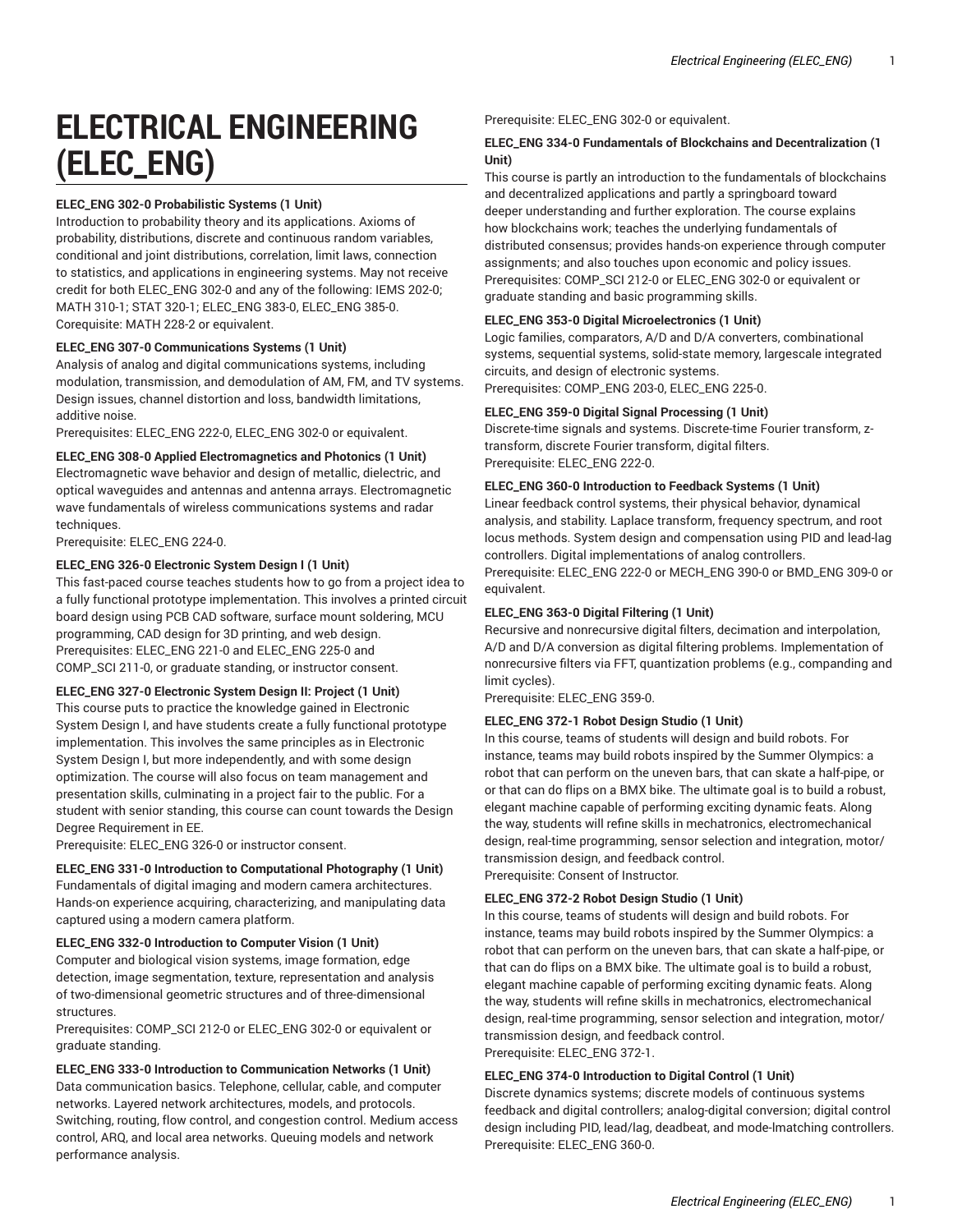## **ELEC\_ENG 378-0 Digital Communications (1 Unit)**

Sampling and time-division multiplexing, baseband digital signals and systems. Coded pulse modulation, error control coding, digital modulation systems, information measure and source encoding, and introduction to spread spectrum communications. Prerequisite: ELEC\_ENG 302-0 or equivalent.

## **ELEC\_ENG 379-0 Lasers and Coherent Optics (1 Unit)**

Optical resonators; fundamental operation of lasers; mode-locking and Qswitching; optical propagation and diffraction; Gaussian beams; thin-lens imaging; optical signal processing.

## **ELEC\_ENG 380-0 Wireless Communications (1 Unit)**

Overview of existing and emerging wireless communications systems; interference, blocking, and spectral efficiency; radio propagation and fading models; performance of digital modulation in the presence of fading; diversity techniques; code-division multiple access. Prerequisite: ELEC\_ENG 378-0.

## **ELEC\_ENG 381-0 Electronic Properties of Materials (1 Unit)**

Fundamental properties of electrons in materials. Classical and quantum mechanical descriptions of free and bound electrons. Optical, electrical, thermal, and magnetic properties of materials. Microelectronic, optoelectronic, magnetic recording, superconductivity. Prerequisite: ELEC\_ENG 223-0 or consent of instructor.

## **ELEC\_ENG 382-0 Photonic Information Processing (1 Unit)**

Introduction to photonic information processing; coherent and incoherent light; electro-optic and acousto-optic modulation; optical signal processing; holography; optical storage.

Prerequisites: ELEC\_ENG 222-0 and ELEC\_ENG 224-0 or consent of instructor.

## **ELEC\_ENG 383-0 Fiber-Optic Communications (1 Unit)**

Semiconductor diode lasers, internal modulation, electro-optic modulation, coherent and incoherent detection, optical fibers and their properties, optical amplifiers, communication systems, optical networks. Prerequisites: ELEC\_ENG 223-0, ELEC\_ENG 224-0.

## **ELEC\_ENG 384-0 Solid State Electronic Devices (1 Unit)**

Energy-band model for semiconductors; carrier statistics and transport; diodes, bipolar and field-effect transistors; integrated circuits, optoelectronic and heterojunction devices. Prerequisite: ELEC\_ENG 381-0 or consent of instructor.

## **ELEC\_ENG 385-0 Optoelectronics (1 Unit)**

Introduction to solid-state optoelectronic devices; display devices, laser diodes, photodetectors, and light modulators; optical waveguides and fibers; system application of optoelectronic devices. Prerequisite: ELEC\_ENG 381-0 or consent of instructor.

## **ELEC\_ENG 388-0 Nanotechnology (1 Unit)**

Physics and fabrication of photonic and electronic devices. Physics of semiconductors: crystal structures, reciprocal lattice, elements of quantum mechanics, heterojunctions, quantum wells, and superlattices. Bulk crystal, thin-film, and epitaxial growth technologies. Device processing technologies: diffusion oxidation, ion implantation, annealing, etching, and photolithography.

Prerequisite: ELEC\_ENG 223-0 or consent of instructor.

**ELEC\_ENG 389-0 Superconductivity and Its Applications (1 Unit)**  Properties of materials in the superconducting state; charge flow dynamics of type II superconductors; highTc superconductors; applications for computers and high-frequency devices. Prerequisite: ELEC\_ENG 381-0 or consent of instructor.

**ELEC\_ENG 390-0 Introduction to Robotics (1 Unit)** 

Homogeneous vectors and planes; homogeneous transformation, position and orientation transformations, kinematics and inverse kinematic solutions of robot manipulators; Jacobian and inverse Jacobian relation; robot trajectory and task planning; dynamic formulation and computation of robot manipulators; robot programming and control systems.

Prerequisite: COMP\_SCI 230-0.

## **ELEC\_ENG 395-0 Special Topics in Electrical Engineering (1 Unit)** Topics suggested by students or faculty and approved by the department.

## **ELEC\_ENG 401-0 Fundamentals of Electronic Devices (1 Unit)**

Transport phenomena in semiconductors, theory of the p-n junction, biopolar and unipolar devices, general analysis of the metalsemiconductor and MIS structures, CCD, and MOSFET and biopolar transistors.

Prerequisite: ELEC\_ENG 381-0 or ELEC\_ENG 388-0.

## **ELEC\_ENG 402-0 Advanced Electronic Devices (1 Unit)**

Semiconductor optics, heterojunctions, quantum wells, superlattices, and resonant funneling. Field-effect and potential-effect devices. Hot-electron devices. Microwave devices.

Prerequisite: ELEC\_ENG 381-0 or ELEC\_ENG 384-0.

## **ELEC\_ENG 403-0 Quantum Semiconductors (1 Unit)**

Elements of wave mechanics necessary to explain band theory. Fermi-Dirac statistics, introduction to the theory of electrical conductivity in semiconductors, optical and thermal properties, diffusion of electrons, and holes in solids.

Prerequisite: ELEC\_ENG 381-0.

## **ELEC\_ENG 404-0 Quantum Electronics (1 Unit)**

Review of quantum mechanics. Harmonic oscillator. Perturbation theory. Phonons and photons. Interaction of radiation and atomic systems. Einstein coefficients. Laser oscillation. Laser photon statistics.

## **ELEC\_ENG 405-0 Advanced Photonics (1 Unit)**

Physical description of compound semiconductors; optical properties of heterostructures, quantum wells, superlattices, quantum wires and quantum dots; physics and technology of optoelectronic devices; light emitting diodes (LEDs) and lasers.

Prerequisite: ELEC\_ENG 381-0 or ELEC\_ENG 401-0.

## **ELEC\_ENG 406-0 Nonlinear Optics (1 Unit)**

Nonlinear optical susceptibilities; wave propagation and coupling in nonlinear media; harmonic, sum, and difference frequency generation; parametric amplification and oscillation; phase-conjugation via four-wave mixing; self-phase modulation and solitons.

Prerequisites: ELEC\_ENG 382-0 and ELEC\_ENG 404-0 or permission of instructor.

## **ELEC\_ENG 407-0 Quantum Optics (1 Unit)**

Review of quantum fields; quantization of the electromagnetic field; photodetection theory; direct, homodyne, and heterodyne detection; squeezed and photon-number state generation; application to optical communication and interferometers.

Prerequisites: ELEC\_ENG 404-0 and ELEC\_ENG 406-0 or permission of instructor.

## **ELEC\_ENG 408-1 Classical Electodynamics (1 Unit)**

Introduction to classical analytical techniques for static and dynamic electromagnetic fields. Static electric field and scalar potential; multipole expansions of the scalar potential; magnetostatics and the vector potential; time-varying fields; Maxwell's equations; Coulomb and Lorentz gauge; Green's functions for the wave equation; use of the causal Green's function for electromagnetic radiation; multipole expansions of the radiating field; application to simple antennas.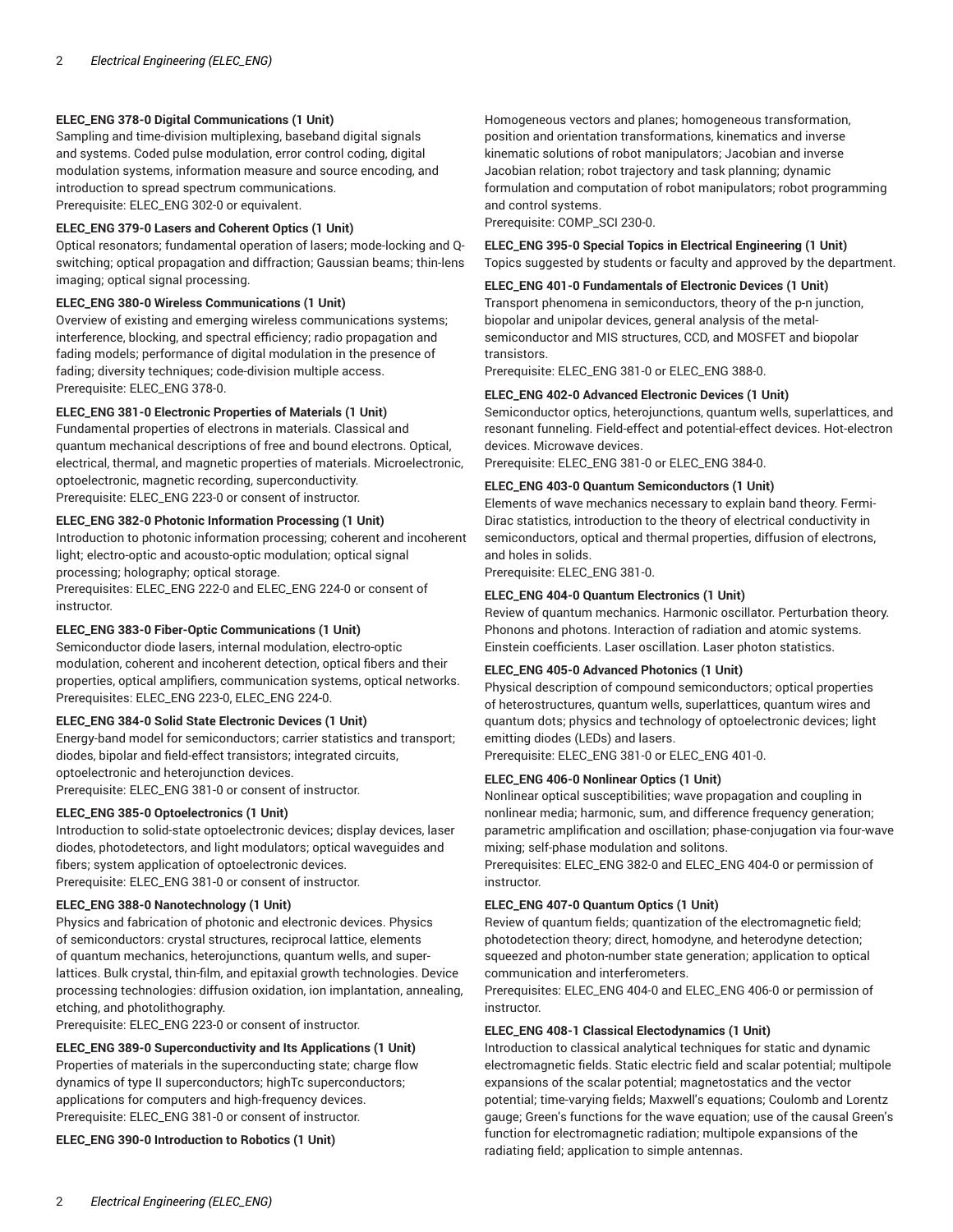Prerequisite: ELEC\_ENG 308-0.

#### **ELEC\_ENG 408-2 Computational Electrodynamics (1 Unit)**

Advanced topics in the finite-difference time-domain (FDTD) method for numerical modeling of electromagnetic wave interactions with engineering structures. Reduced-numerical-dispersion algorithms employing fourth-order spatial differencing; uniaxial perfectly matched layer absorbing boundary conditions; generalized grids; incorporation of lumped-circuit elements.

#### **ELEC\_ENG 409-0 Semiconductor Lasers (1 Unit)**

Basic concepts of lasers; laser applications; gas and liquid lasers; solidstate lasers; semiconductor lasers; materials and devices; rate equations; laser gain and saturation; modulation and light pulse generation; advanced technology for semiconductor laser fabrication and integration; industrial and medical applications of laser diodes. Prerequisite: ELEC\_ENG 403-0 or ELEC\_ENG 405-0.

## **ELEC\_ENG 410-0 System Theory (1 Unit)**

Unified treatment of continuous and discrete time systems from a statevariable viewpoint; emphasis on linear systems. Concept of state, writing and solving state equations, controllability and observability, transform techniques (Fourier, Laplace, Z), stability, and Lyapunov's method. Prerequisite: ELEC\_ENG 360-0.

## **ELEC\_ENG 411-0 Fundamentals and Applications of Special Relativity (1 Unit)**

This course will introduce students to Special Relativity (SR), illustrate the relation between SR and Maxwell's Equations, and explain the origin of magnetic fields and forces. In addition, it will describe quantitatively the role of SR in modern optical devices and systems such as Sagnac interferometers, gyroscopes, free electron lasers, clocks and the global positioning system. The origin of electron spin and the Pauli exclusion principle based on SR will also be discussed.

## **ELEC\_ENG 413-0 Managing People and Workforce Diversity in Energy & Sustainability (0.5 Unit)**

This course is built off of a highly successful Kellogg course: Leading & Managing Diverse Organizations. The aim is to develop the cross#cultural competence you need to lead effectively in the modern collaboration# powered global marketplace - one that is more diverse than ever before on multiple dimensions. This course is designed to provide i) evidence# based insights on how to lead ii) individual, interpersonal, enterprise# level strategies to successfully optimize the value of diversity and inclusion in teams and organizations iii) industry specific perspectives for teams in energy & sustainability and guidelines on how to navigate challenges and opportunities specific to these markets.

**ELEC\_ENG 414-0 Advanced Topics in Quantum Electronics (1 Unit)** Study of advanced topics of current interest in the field of quantum electronics, with an emphasis on atom-laser interaction. Selected topics from the following areas will be covered, with an emphasis on practical applications: Review of Atomic Transitions, Semi-Classical Atom-Laser Interaction, Quantized Radiation Field, Cavity Quantum Electrodynamics, Fundamental Formalisms in Quantum Noise, Quantum Theory of Spontaneous Emission, and Quantum Theory of Laser.

## **ELEC\_ENG 418-0 Advanced Digital Signal Processing (1 Unit)**

Selected topics in digital signal processing such as digital speech processing, multidimensional digital signal processing, spectrum estimation, and error analysis.

Prerequisite: ELEC\_ENG 359-0.

## **ELEC\_ENG 420-0 Digital Image Processing (1 Unit)**

Fundamentals of image processing. Image compression, enhancement, and restoration. Image reconstruction from projections and partial information.

Prerequisite: ELEC\_ENG 359-0 or equivalent.

## **ELEC\_ENG 421-0 Multimedia Signal Processing (1 Unit)**

Fundamentals of applying digital signal processing to speech signals. Topics include models of speech production and hearing and analysis/ synthesis methods and applications.

Prerequisite: ELEC\_ENG 359-0.

## **ELEC\_ENG 422-0 Random Processes in Communications and Control 1 (1 Unit)**

Fundamentals of random variables; mean-squared estimation; limit theorems and convergence; definition of random processes; autocorrelation and stationarity; Gaussian and Poisson processes; Markov chains.

Prerequisite: One course in probability.

## **ELEC\_ENG 423-0 Random Processes in Communications and Control 2 (1 Unit)**

Advanced topics in random processes: point processes, Wiener processes; Markov processes, spectral representation, series expansion of random processes, linear filtering, Wiener and Kalman filters, optimum receivers, and matched filters. Prerequisite: ELEC\_ENG 422-0.

**ELEC\_ENG 424-0 Distributed Optimization (1 Unit)** 

This course studies various models and algorithms in the distributed and parallel settings. Topics include graph theory, algorithms for solving linear equations, iterative methods for convex problems, synchronous and asynchronous setups, consensus algorithms and rate analysis.

## **ELEC\_ENG 425-0 Introduction to Nanoscale Lasers, Quantum Noise, Photons, and Measurement (1 Unit)**

Introduction to semiclassical theory of lasers leading to coherent, noise, and modulation properties of lasers, with emphasis on semiconductor lasers. Includes topics on noise in optical amplifiers and effects of optical feedback on lasers. Quantum theory of lasers is introduced, leading to topics on quantum states of laser light.

Prerequisite: ELEC\_ENG 404-0 or permission of instructor.

#### **ELEC\_ENG 426-0 Signal Detection and Estimation (1 Unit)**

Simple-hypothesis detection problems, detection of signals with unknown parameters, Bays' maximum likelihood estimation, estimation of signal parameters, detection of stochastic signals, nonparametric detection and estimation.

Prerequisites: ELEC\_ENG 307-0 and ELEC\_ENG 422-0.

## **ELEC\_ENG 427-0 Optical Communications (1 Unit)**

Optical communication systems, optical wave propagation, photodetection statistics, heterodyne receiver, and noise sources. Evaluation of communication performance for the free-space channel. Introduction to fiber optic communication and fiber optic networks. Prerequisites: ELEC\_ENG 307-0 and probability.

#### **ELEC\_ENG 428-0 Information Theory and Learning (1 Unit)**

This course gives students analytical tools to quantify information, perform inference, and study the relationship of information and learning. The course covers information measures, the source and the channel coding theorems, statistical inference, and learning with neural networks. In particular, the course explores a common set of models and tools used by both machine learning and state-of-the-art data compression and error-control codes. This course is aimed at students in engineering, science, mathematics, and computing. It expects familiarity with undergraduate-level calculus, probability theory, and linear algebra.

## **ELEC\_ENG 429-0 Selected Topics in Quantum Information Science and Technology (1 Unit)**